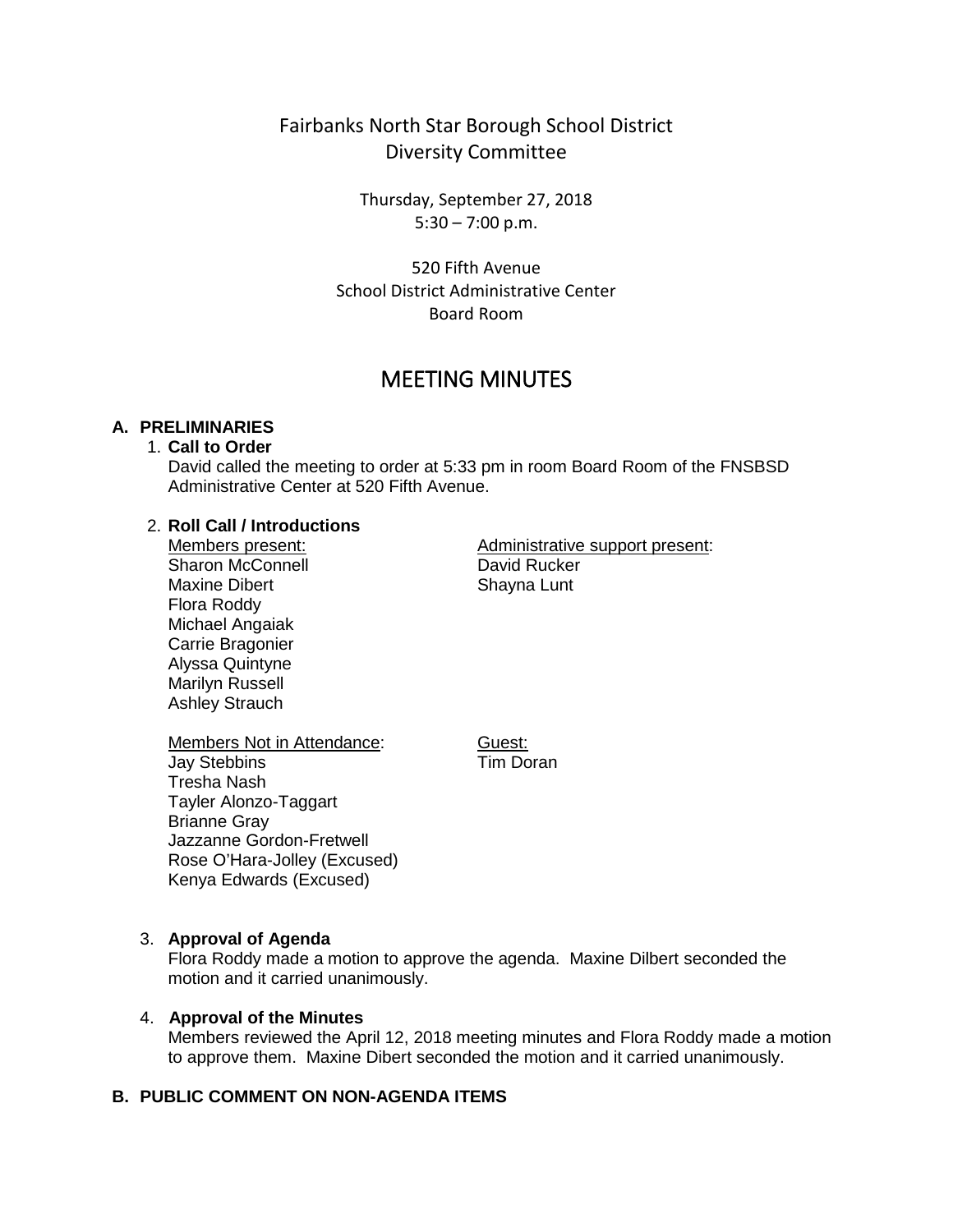1. N/A

#### **C. REPORTS**

#### 1. **Topic: Faces of Fairbanks Subcommittee:**

Portraits of people in Fairbanks to show the diversity of our community. Alyssa Quintyne, Ashley Strauch, Carrie Bragonier and Flora Roddy said that they would head up the subcommittee. Due to web and liability issues, it might be problematic for the subcommittee to create and edit its own webpage. David Rucker suggested that someone reach out to the City of Fairbanks to obtain input into their attempts to start a Fairbanks City Diversity Committee web page. Alyssa Quintyne recommended that the project start with the students and teachers to see if they are onboard.

Carrie Bragioner suggested an event or exhibit instead of a web-based forum.

Ashley Strauch, Carrie Bragonier, Alyssa Quintyne, Maxine Dibert and Flora Roddy agreed to continue with the subcommittee and report back at the next meeting.

#### **D. OLD BUSINESS**

#### 1. **Topic: Resolutions:**

Flora Roddy stated that the LGBQT resolution did not make it to the Board last year. There was concern about the resolution was not considered by the school board. Alyssa Quintyne stated that the resolution was put on the "back burner" but it has now gathered support from community members.

Ashley Strauch stated that there should not be a cap on the number of resolutions presented to the Board. There was agreement from Carrie Bragioner, Sharon McConnell and Flora Roddy.

## **E. NEW BUSINESS**

## 1. **Topic: AR 236:**

Sharon McConnell shared that there was concern among the School Board that there was not enough community involvement in the Committees. They hope that with changes to the way committees operated there will be more participation from the public. Sharon McConnell shared that meeting quarterly was not enough to get anything accomplished.

Ashley Strauch motioned to go before the school board for the Diversity Committee to meet Bi-Monthly, instead of Quarterly. Flora Roddy seconded this motion and it carried unanimously.

October 2, 2018 is the suggested date for Flora Roddy to go before the Board and testify for the importance of meeting more than 4 times a year.

## 2. **Topic: National LGBTQ History Month:**

Tim Doran from the School Board presented a new draft for the National LGBTQ History Month. Many of the members were not aware of the resolution. He stated that he took some of the statements from the LGBTQ Resolution from last year and statements from the school district to create a resolution to include the LGBTQ students and faculty.